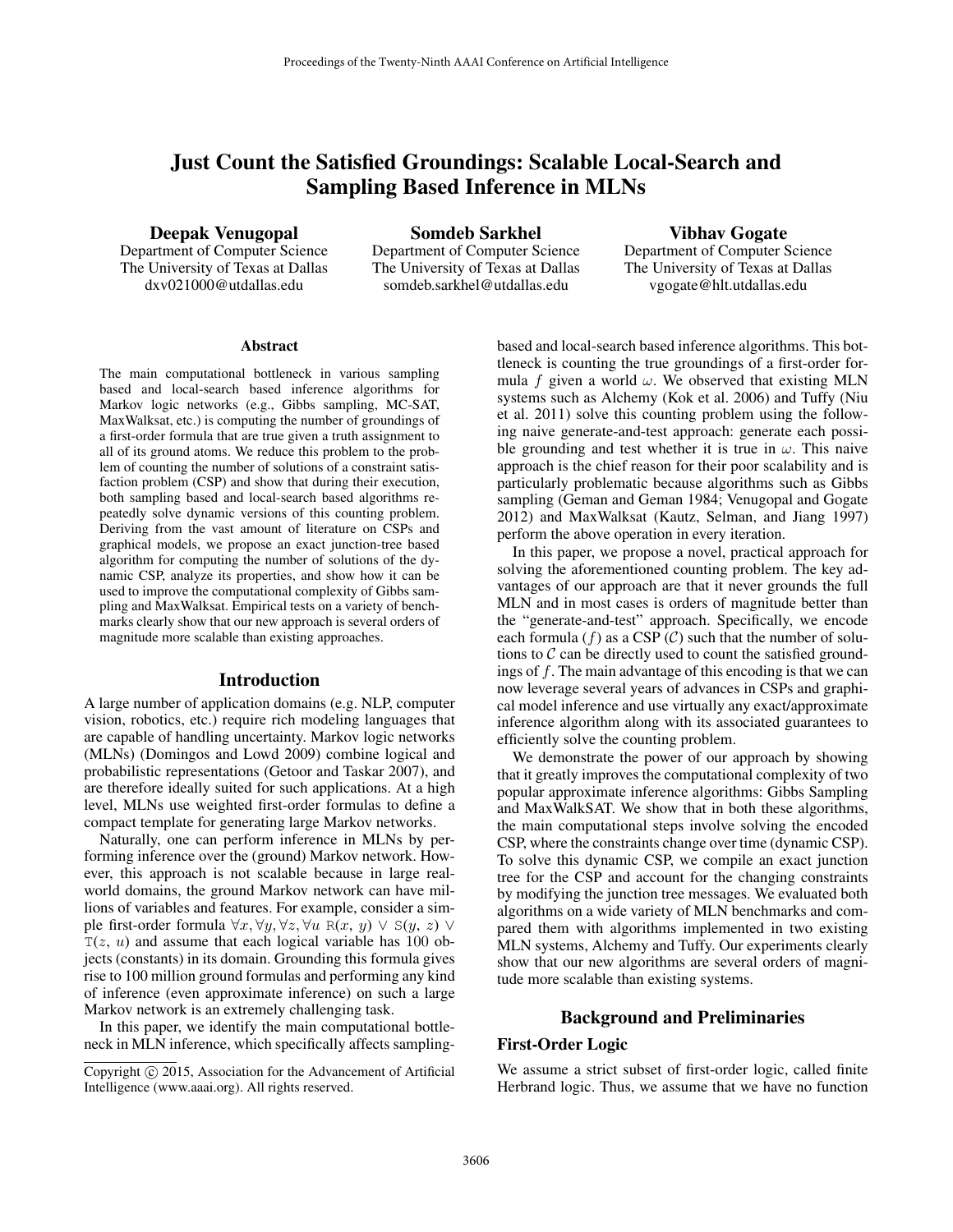constants and finitely many object constants. A first-order knowledge base (KB) is a set of first-order formulas. A formula in first-order logic is made up of quantifiers ( $\forall$  and  $\exists$ ), logical variables, constants, predicates and logical connectives ( $\vee$ ,  $\wedge$ ,  $\neg$ ,  $\Rightarrow$ , and  $\Leftrightarrow$ ). We denote logical variables by lower case letters (e.g.,  $x, y, z$ , etc.) and constants by strings that begin with an upper case letter (e.g., A, Ana, Bob, etc.). Constants model objects in the real-world domain. A predicate is a relation that takes a specific number of arguments (called its arity) as input and outputs either True (synonymous with 1) or False (synonymous with 0). A term is either a logical variable or a constant. We denote predicates by strings in typewriter font (e.g., R, S, Smokes, etc.) followed by a parenthesized list of terms.

A first-order formula is recursively defined as follows: (i) An atomic formula is a predicate; (ii) Negation of an atomic formula is a formula; (iii) If  $f$  and  $g$  are formulas then connecting them by binary connectives such as  $\land$  and ∨ yields a formula; and (iv) If  $f$  is a formula and  $x$  is a logical variable then  $\forall x f$  and  $\exists x f$  are formulas.

We assume that each argument of each predicate is typed and can only be assigned to a fixed subset of constants. By extension, each logical variable in each formula is also typed. We further assume that all first-order formulas are disjunctive (clauses), have no free logical variables (namely, each logical variable is quantified), have only universally quantified logical variables (CNF), and have no constants. Note that all first-order formulas can be easily converted to this form. A ground atom is an atom that contains no logical variables. A possible world, denoted by  $\omega$ , is a truth assignment to all possible ground atoms that can be formed from the constants and the predicates.

## Discrete Graphical Models

Discrete graphical models or Markov networks consist of a set of variables  $\mathbf{x} = \{x_1, \ldots, x_n\}$ , each of which take values from a finite domain  $D(x)$ , and a set of positive functions  $\Phi = {\phi_1, \ldots, \phi_m}$ , each defined over a subset  $S(\phi)$ of variables, called its scope. A Markov network represents the probability distribution  $\Pr(\overline{\mathbf{x}}) = \frac{1}{Z} \prod_{i=1}^{m} \phi_i \left( \overline{\mathbf{x}}_{S(\phi_i)} \right),$ where  $\bar{x}$  is an assignment of values to all variables in x,  $\overline{\mathbf{x}}_{S(\phi_i)}$  is a projection of  $\overline{\mathbf{x}}$  on  $S(\phi_i)$ , and Z is a normalization constant called the partition function which is given by  $Z = \sum_{\overline{\mathbf{x}}} \prod_{i=1}^m \phi_i \left( \overline{\mathbf{x}}_{S(\phi_i)} \right)^1$ .

Important inference queries over graphical models are computing the partition function, finding the marginal probability of a variable given evidence (an assignment to a subset of variables) and finding the most probable assignment to all variables given evidence (MAP inference).

When the range of all functions is  $\{0, 1\}$ , the graphical model represents a constraint network. A 0/1 function  $\phi$ , can also be thought of as a constraint or a relation in which all assignments y such that  $\phi(y) = 1$  are allowed while the ones having  $\phi(\mathbf{y}) = 0$  are not allowed. A constraint satisfaction problem (CSP) is to find an assignment of values to all variables such that all constraints are satisfied (namely

a solution). Another important problem over constraint networks is computing the number of solutions to a CSP. This problem is equivalent to computing the partition function.

## Markov Logic Networks

Markov logic networks (MLNs) combine Markov networks and first-order logic. Formally, an MLN is a set of pairs  $(f_i, w_i)$  where  $f_i$  is a formula in first-order logic and  $w_i$  is a real number. Given a set of constants, an MLN represents a ground Markov network, defined as follows. We have one binary random variable in the Markov network for each possible ground atom. We have one propositional feature for each possible grounding of each first-order formula. The weight associated with the feature is the weight attached to the corresponding formula. A propositional feature having weight w represents the following function:  $\phi(y) = \exp(w)$  if y evaluates the feature to true and  $\phi(\mathbf{y}) = 1$  otherwise. The ground Markov network represents the following probability distribution:

$$
\Pr(\omega) = \frac{1}{Z} \exp\left(\sum_{i} w_i N_{f_i}(\omega)\right) \tag{1}
$$

$$
= \frac{1}{Z} \prod_{i} \left[ \phi_i(\omega_{S(\phi_i)}) \right]^{N_{f_i}(\omega)} \tag{2}
$$

where  $N_{f_i}(\omega)$  is the number of groundings of  $f_i$  that evaluate to True given  $\omega$ . The main computational bottleneck in several inference algorithms for MLNs, in particular Gibbs sampling and MaxWalksat, is computing  $N_{f_i}(\omega)$ . We call this the #SATGround problem.

# #**SATGround** as a CSP

We demonstrate our proposed CSP encoding<sup>2</sup> on a simple MLN having just one clause:  $f = \forall x, \forall y, \forall z \mathbb{R}(x, y)$  $S(y, z)$ . We will focus on counting the number of false groundings of f given a world  $\omega$  because it is easier to compute. Moreover, we can easily compute the number of true groundings  $N_f(\omega)$  from it;  $N_f(\omega)$  is equal to the number of all possible groundings (which is simply a product of the domain sizes) minus the number of false groundings.

Let us assume that the domain of each logical variable in f is  $\{A, B\}$ . Each triple  $(x, y, z)$  where each x, y and z can take values from the domain  $\{A, B\}$  uniquely identifies each grounding of the formula. Consider a world  $\omega$  shown in Fig. 1(a). Let us associate two 0/1 functions  $\phi_1(x, y)$  and  $\phi_2(y, z)$  with R $(x, y)$  and S $(y, z)$  respectively. The 0/1 function has a value 1 iff the corresponding grounding is False in the world and 0 otherwise (see Fig. 1(b)).

Given this set up, notice that if we take a product of the two functions  $\phi_1(x, y)$  and  $\phi_2(y, z)$ , then the resulting function  $\phi_3(x, y, z)$  will have a 1 associated with an entry  $(x, y, z)$  iff both  $R(x, y)$  and  $S(y, z)$  are False. Since the ground formula  $(x, y, z)$  evaluates to False iff both  $R(x, y)$ and  $S(y, z)$  are False, by extension  $\phi_3(x, y, z) = 1$  implies that the ground formula  $(x, y, z)$  is False. Therefore, we can

<sup>&</sup>lt;sup>1</sup>Often, we will abuse notation and use  $\bar{x}$  instead of  $\bar{x}_{S(\phi_i)}$ .

 $2$ The  $#$ SATGround problem can also be reduced to the conjunctive query problem in relational databases (Vardi 1982)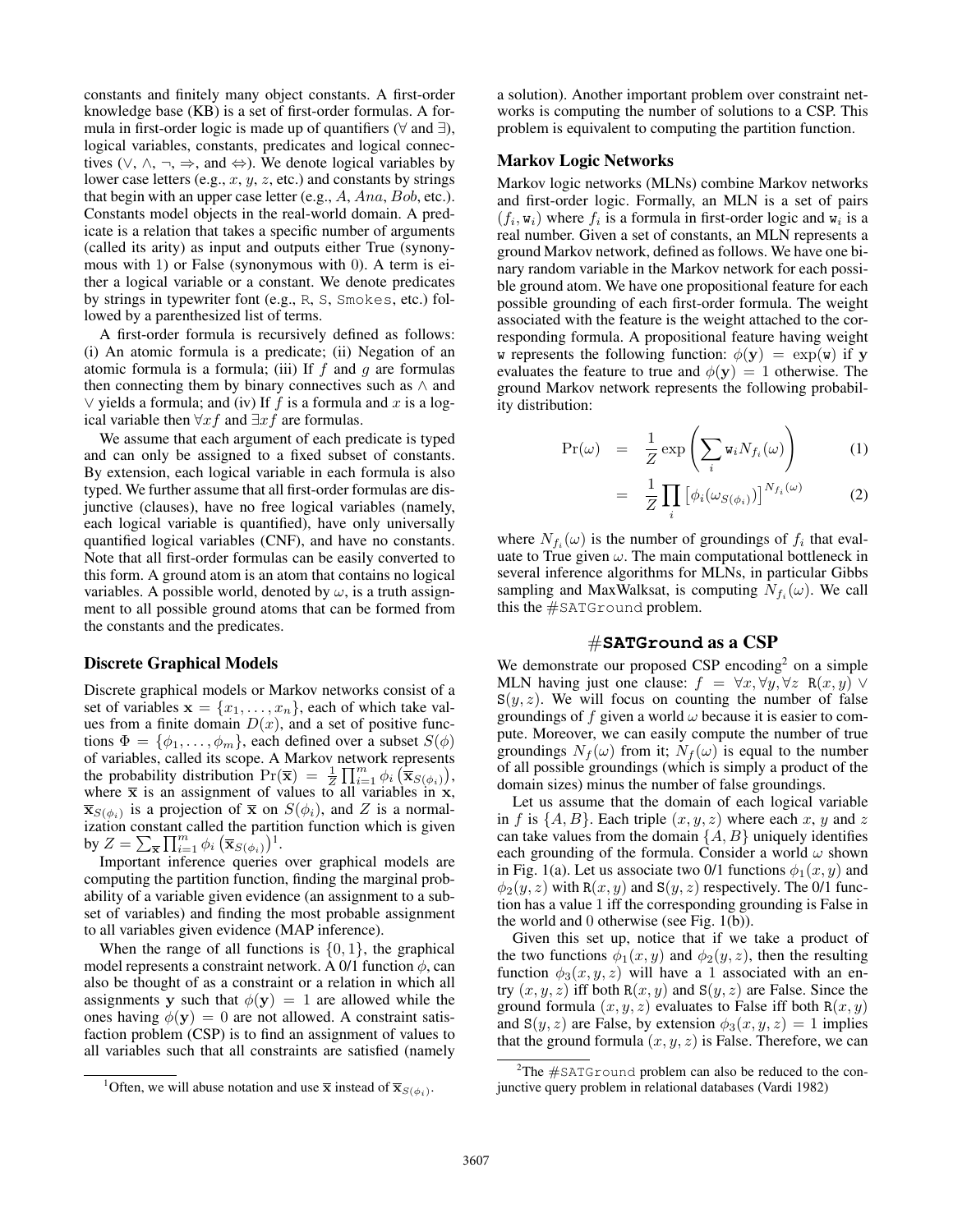| R(<br>А,<br>А<br>R١<br>В<br>R(<br>В<br>А<br>B, B<br>R( | 0<br>0           | S<br>S<br>S<br>S١<br>(a) world $\omega$ | А<br>В<br>В<br>А<br>В.<br>В | $\theta$<br>0   | $\boldsymbol{x}$<br>А<br>А<br>В<br>B | $\mathcal{Y}$<br>А<br>B<br>А<br>B |                  | $\phi_1(x,y)$<br>(b) Functions $\phi_1$ and $\phi_2$ | Y<br>А<br>А<br>B<br>B | $\boldsymbol{z}$<br>А<br>В<br>А<br>В | $\varphi_2(y,z)$ |
|--------------------------------------------------------|------------------|-----------------------------------------|-----------------------------|-----------------|--------------------------------------|-----------------------------------|------------------|------------------------------------------------------|-----------------------|--------------------------------------|------------------|
|                                                        | $\boldsymbol{x}$ | Y                                       | $\tilde{z}$                 | $\phi_3(x,y,z)$ |                                      | $\boldsymbol{x}$                  | $\boldsymbol{y}$ | $\tilde{z}$                                          | $\phi_3(x,y,z)$       |                                      |                  |
|                                                        | А                | А                                       | А                           | U               |                                      | B                                 | А                | А                                                    |                       |                                      |                  |
|                                                        | А                | А                                       | B                           |                 |                                      | B                                 | А                | B                                                    |                       |                                      |                  |
|                                                        | А                | В                                       | А                           |                 |                                      | B                                 | В                | А                                                    |                       |                                      |                  |
|                                                        | А                | В                                       | В                           |                 |                                      | В                                 | В                | B                                                    |                       |                                      |                  |
| (c) Function $\phi_3 = \phi_1 \times \phi_2$           |                  |                                         |                             |                 |                                      |                                   |                  |                                                      |                       |                                      |                  |

Figure 1: (a) A possible world of an MLN having only one formula:  $f = \forall x, \forall y, \forall z \mathbb{R}(x, y) \vee \mathbb{S}(y, z)$ . The domain of each logical variable is  $\{A, B\}$ ; (b) Functions  $\phi_1$  and  $\phi_2$  corresponding to R(x, y) and S(y, z) respectively; and (c) Function  $\phi_3$  which is equal to the product of the two functions given in (b). The number of 1s in  $\phi_3$  equals the number of groundings of f that evaluate to False.

count the number of groundings of  $f$  that evaluate to False, by simply counting the number of ones in  $\phi_3(x, y, z)$ , which is the same as counting the number of solutions to the CSP having two functions  $\phi_1(x, y)$  and  $\phi_2(y, z)$ .

Next, we will formalize this intuition and precisely define how to encode the #SATGround problem as a CSP solution counting problem.

Encoding *f-to-CSP*. Given a first-order clause f and a world  $\omega$ , the corresponding CSP  $\mathcal C$  has a variable for each (universally quantified) logical variable in  $f$ . The domain of each variable in  $\mathcal C$  is the set of constants in the domain of the corresponding logical variable. For each atom  $R(x_1, \ldots, x_u)$  in f, we have a relation  $\phi$  in C defined as follows:

$$
\phi(\overline{\mathbf{x}}_u) = \begin{cases} \omega_{\mathsf{R}(X_1,\ldots,X_u)} & \text{if R is negated in } f \\ \neg \omega_{\mathsf{R}(X_1,\ldots,X_u)} & \text{Otherwise} \end{cases}
$$

where  $\overline{\mathbf{x}}_u = (x_1 = X_1, \dots, x_u = X_u)$  denotes an assignment to the CSP variables and  $\omega_{R(X_1,...,X_u)}$  is the projection of the world  $\omega$  on the ground atom  $R(X_1, \ldots, X_u)$ , namely the truth-value of the ground atom  $R(X_1, \ldots, X_n)$  in  $\omega$ .

By generalizing the arguments presented for the example MLN formula given above, we can show that:

**Theorem 1.** Let f be a first-order clause,  $x_1, \ldots, x_u$  be the *(universally quantified) logical variables in* f*,* ω *be a world and let*  $#Sol(\mathcal{C})$  *denote the number of solutions of the CSP* C obtained from  $(f_i, \omega)$  using the f-to-CSP encoding. Then,  $N_f(\omega) = \prod_{j=1}^u |\Delta(x_j)| - \#Sol(\mathcal{C})$  where  $\Delta(x_j)$  is the set *of constants in the domain of*  $x_j$ *.* 

## Counting the Number of Solutions of the CSP

Since we have reduced the #SATGround problem to the CSP solution counting problem, it is clear that we can use any CSP/graphical model inference algorithm and leverage its advances and guarantees to efficiently compute the former. Table 1 shows the complexity bounds for various strategies and algorithms for solving the #SATGround problem.

Alchemy (Kok et al. 2006) uses the pre-ground strategy, namely it grounds all clauses that it is unable to lift. Thus, its worst case time and space complexity bounds are exponential in the maximum number of variables in the MLN for-

| <b>Algorithm</b>                 | <b>Space Complexity Time complexity</b> |                                                       |
|----------------------------------|-----------------------------------------|-------------------------------------------------------|
| Pre-Ground                       |                                         | $d^{\mathbf{ V_i }}$                                  |
| $\vert$ Lazy-Ground $\vert O(1)$ |                                         | $d^{\mid V_i \mid}$                                   |
| And-OR Tree $\big O(M)$          |                                         | $O(\sum_{i=1}^{i-1} d^{w_i^*} log( \mathbf{V}_i )+1)$ |
| Junction Tree                    | $d^{w_i^*}$                             | $d^{w_i^*+1}$                                         |

Table 1:  $\#$ SATGround complexities using various strategies. M is the number of formulas,  $V_i$  is the set of variables in the CSP encoded for the  $i^{th}$  formula, d is the domain-size of each variable and  $w_i^*$  is the treewidth of the CSP encoded for the  $i^{th}$  formula.

mulas. The pre-ground strategy is useful when there is large amount of evidence. In presence of evidence, one can use unit propagation to remove all clauses that are either True or False. This reduces the space complexity as well as the time complexity of subsequent counting problems.

An alternative strategy is to do lazy grounding, which reduces to solving the CSP using the generate and test approach. In this approach, we count the solutions by generating each tuple and testing whether it is a solution or not. Although this approach has constant space complexity, its worst case time complexity is the same as the pre-ground approach. Moreover, unlike the pre-ground approach, this approach is unable to take advantage of unit propagation and the worst-case results apply to all subsequent operations.

A better, more powerful approach is to use advanced search and elimination techniques such as AND/OR search (Dechter and Mateescu 2007), recursive conditioning (Darwiche 2001), junction tree propagation (Lauritzen and Spiegelhalter 1988), as well as knowledge compilation techniques such as arithmetic circuits (Darwiche 2003) and AND/OR multi-valued decision diagrams (Mateescu, Dechter, and Marinescu 2008). In this paper, we focus on using the junction tree algorithm for computing the solution counts, noting that in future, one can use other advanced techniques mentioned above as well as approximate solution counting approaches such as WISH (Ermon et al. 2013), SampleSearch (Gogate and Dechter 2007) and generalized BP (Yedidia, Freeman, and Weiss 2005).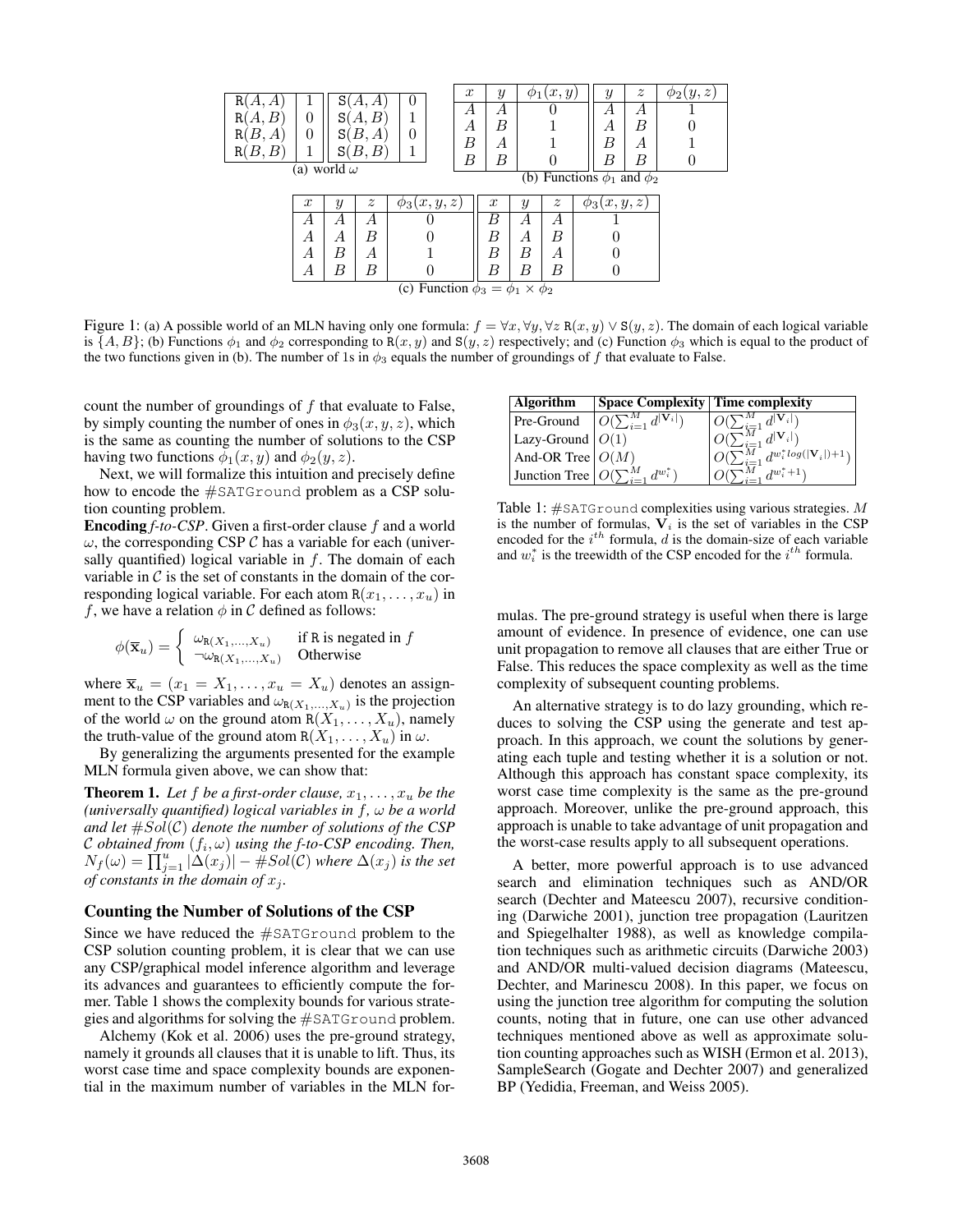## Junction Trees for Solution Counting

We now briefly review the junction tree algorithm used to compute the number of solutions  $\#Sol(\mathcal{C})$  of  $\mathcal{C}$ .

Definition 1. *Given the CSP* C*, a* junction tree *is a tree*  $\mathcal{T}(\mathbf{V}, \mathbf{E})$  *in which each vertex*  $V \in \mathbf{V}$  *(also called a cluster) and edge*  $E \in \mathbf{E}$  *are labeled with a subset of variables, denoted by*  $L(V)$  *and*  $L(E)$  *such that: (i) for every function*  $\phi$  *defined in C, there exists a vertex*  $L(V)$  *such that*  $S(\phi) \subseteq$  $L(V)$  *and (ii) for every variable* x *in* C, the set of vertexes *and edges in* T *that mention* x *form a connected sub-tree in* T *(called the running intersection property).*

Given a junction tree  $\mathcal T$  of  $\mathcal C$ , we can compute the solution counts as well as the marginal probability of each CSP variable (the fraction of solutions that the variable participates in) by calibrating  $T$ . We *calibrate*  $T$  by selecting a cluster as the root and performing sum-product message passing in two passes: from the leaves to the root (collect pass) and then from the root to the leaves (distribute pass). Formally, the message sent from cluster i to cluster j, denoted by  $m_{i\rightarrow j}$ , is given by

$$
m_{i \to j}(\mathbf{y}) = \sum_{\overline{\mathbf{z}}} \prod_{\phi \in \Phi(V_i)} \phi(\overline{\mathbf{y}}, \overline{\mathbf{z}}) \prod_{k \in N(i) \setminus \{j\}} m_{k \to i}(\overline{\mathbf{y}}, \overline{\mathbf{z}}) \quad (3)
$$

where  $\Phi(V_i)$  is the set of functions assigned to vertex  $V_i$ , and  $N(i)$  is the set of indexes of the neighbors of  $V_i$  in  $\mathcal{T}$ .

The number of solutions to  $C$  can be computed from any vertex  $V_k$  using the following equation:

$$
#Sol(\mathcal{C}) = \sum_{\overline{\mathbf{x}}} \prod_{\phi \in \Phi(V_k)} \phi(\overline{\mathbf{x}}) \prod_{j \in N(k)} m_{j \to k}(\overline{\mathbf{x}}) \tag{4}
$$

The complexity of computing the solution counts using a junction tree is exponential in the maximum cluster size of the tree which equals treewidth plus 1. Next, we describe efficient implementations of two classical approximate inference algorithms, Gibbs sampling and MaxWalkSAT, using calibrated $3$ 

# Application I: Gibbs Sampling

In Gibbs sampling, we start with a random world  $\omega^{(0)}$ . Then at each iteration  $i > 0$ , we compute the conditional distribution over a randomly chosen ground atom R given  $\omega_{-R}^{(i-1)}$ where  $\omega_{-R}^{(i-1)}$  is the projection of  $\omega^{(i-1)}$  on all ground atoms of the MLN except R. Then, we sample a new value for R, denoted by  $\overline{R}$ , from this conditional distribution and set  $\omega^{(i)} = (\omega_{-R}^{(i-1)}, \overline{R})$ . Note that for brevity, we have abused notation and denoted the ground atom  $R(X_1, \ldots, X_r)$  as R.

The main computational bottleneck in Gibbs sampling is computing the conditional distribution over the ground atom  $\omega^{(i)}$ . It is given by:

$$
\Pr(\mathbf{R}=j|\omega_{-\mathbf{R}}^{(i)}) \propto \sum_{f_k \in F(\mathbf{R})} \mathbf{w}_k N_{f_k}(\omega_{-\mathbf{R}}^{(i)}, \mathbf{R}=j)
$$
 (5)

where  $j \in \{0, 1\}$  and  $F(\mathbb{R})$  is the set of first-order formulas in the MLN that contain R (the Markov Blanket of R).

Given a formula  $f_k$  and a world  $\omega$ , let  $\mathcal{C}_k$  denote the constraint network obtained from  $(f_k, \omega)$  using the *f-to-CSP* encoding. Let  $\mathcal{T}_k$  denote the junction tree obtained from  $\mathcal{C}_k$ . If we calibrate the junction tree  $\mathcal{T}_k$ , then we can easily compute  $N_{f_k}(\omega)$  from it (see Eq.4). The main challenge is computing  $N_{f_k}(\omega')$  where  $\omega' = (\omega_{-R}, \neg \omega_R)$ . We describe how to compute it next.

Consider the two CSPs  $\mathcal{C}_k$  and  $\mathcal{C}'_k$  obtained from  $(f_k, \omega)$ and  $(f_k, \omega')$  respectively using the f-to-CSP encoding. Since  $f_k$  defines the scope of the functions in the CSP, both CSPs have functions defined over the same scope. Moreover, since  $\omega$  and  $\omega'$  differ only in a truth assignment to one ground atom, the corresponding functions in  $\mathcal{C}_k$  and  $\mathcal{C}'_k$  differ only in at most one entry. Thus, we can efficiently construct a calibrated junction tree  $\mathcal{T}'_k$  from  $\mathcal{T}_k$  by appropriately propagating the changed entries. Specifically, assuming that all functions that have changed are present in a cluster V in  $\mathcal{T}_k$ , we designate  $V$  as the root and distribute messages away from it, stopping propagation beyond a cluster if the new message and the old message to the cluster are the same.

## Application II: MaxWalkSAT

The MAP problem in Markov logic networks reduces to the problem of finding a possible world that maximizes sum of weights of satisfied clauses. Any weighted satisfiability solver can be used to solve the MAP problem, however the most commonly used solver is MaxWalkSAT (Kautz, Selman, and Jiang 1997). The latter is a weighted variant of WalkSAT, a local-search algorithm for satisfiability testing (Selman, Kautz, and Cohen 1996).

MaxWalkSAT takes as input an MLN  $M$  and a probability p. The algorithm begins by randomly generating a possible world. Then, at each iteration, it selects a false ground clause uniformly at random and flips the value assigned to one of its atoms as follows. With probability  $p$ , the atom (literal) to be flipped is selected uniformly at random and with probability  $(1-p)$ , the atom which when flipped maximizes the number of satisfied ground clauses is selected (greedy hill-climbing step which selects the best atom).

The last two steps of flipping a random atom and the best atom can be accomplished by using the same approach described in the previous section. Namely, we maintain a calibrated junction tree for the current world  $\omega$  and each formula  $f_k$ , updating it as necessary to determine the weight of the world after the flip. The most challenging step is selecting a false ground clause uniformly at random. Next we describe a procedure for accomplishing this.

Selecting a False Clause uniformly at random: We solve this problem using a two step procedure. In the first step, we select a first order formula  $f_i$  such that the probability of selecting  $f_i$  is proportional to the number of its false groundings. In the second step, we select a false ground clause of  $f_i$  uniformly at random.

To select a first-order formula, we first compute the number of false ground clauses for all first-order formulas (using the calibrated junction tree) and normalize them to yield a distribution over the formulas. We then sample a first-order formula from this distribution.

<sup>&</sup>lt;sup>3</sup>Technically, Gibbs sampling can be implemented more efficiently using uncalibrated junction trees.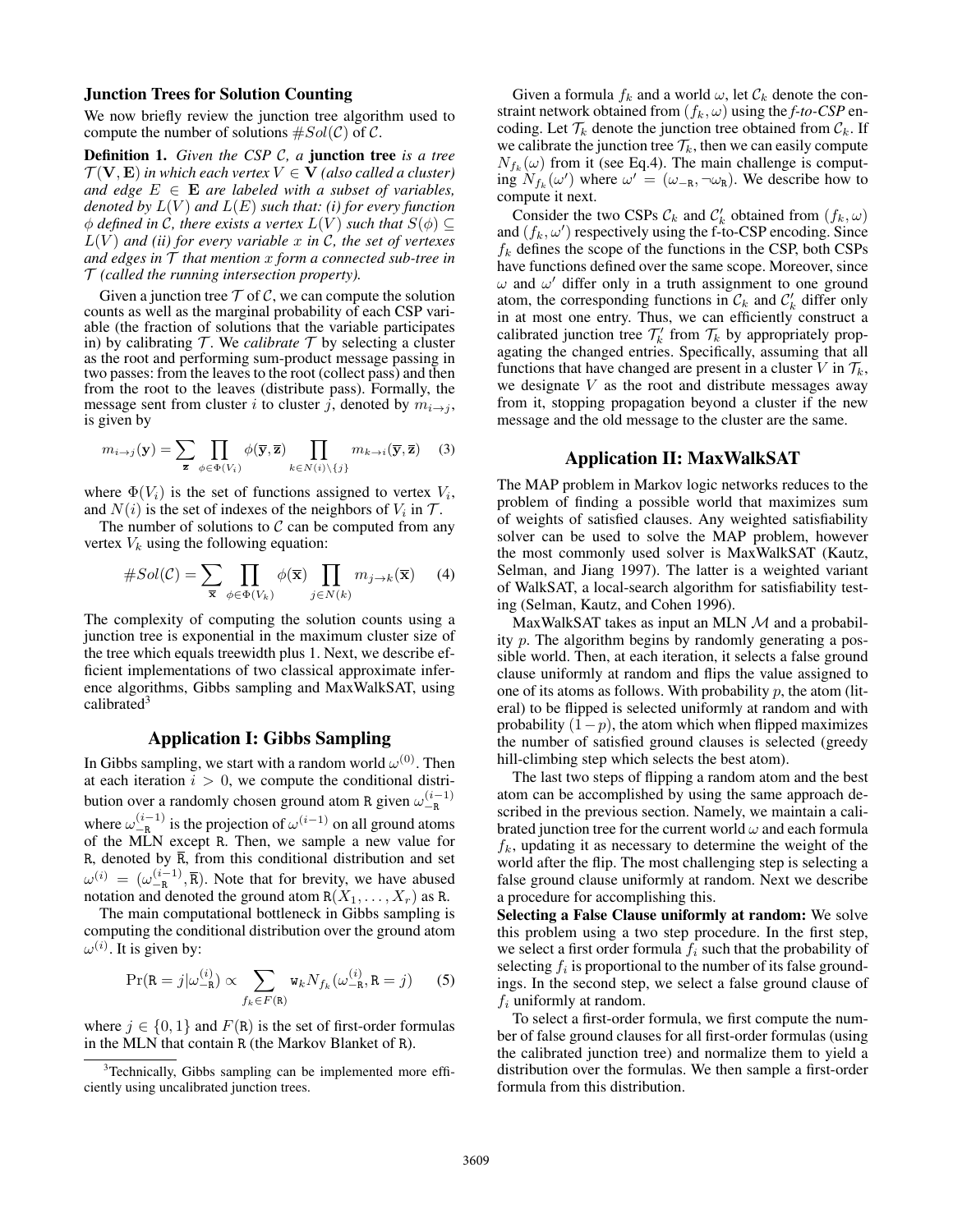Let  $f_i$  be the sampled first-order formula. To select a false ground clause of  $f_i$  uniformly at random, we sample the calibrated junction tree of  $f_i$  using the junction tree solution sampling method described in (Dechter et al. 2002; Gogate 2009). Sampling the junction tree yields a solution to the corresponding CSP  $C_i$ . Based on our encoding, each solution of  $C_i$  corresponds to a false clause of  $f_i$ .

Selecting a False Clause in Presence of Evidence: In presence of evidence, the solution sampling method described above cannot be used because the sampled ground clause may be *trivially false*, namely, none of the atoms of the clause can be flipped because all of its atoms are evidence atoms. Thus, the solution sampling method must be modified so that it never selects a trivially false clause.

Before describing our method to solve this problem, we introduce some notation. Let  $\mathcal{E}, \mathcal{E}_u$  and  $\mathcal{E}_t$  denote the set of ground clauses, false ground clauses and trivially false ground clauses of  $f$  respectively. From the definition, it is obvious that  $\mathcal{E}_t \subseteq \mathcal{E}_u \subseteq \mathcal{E}$  and any method that samples an element of the set  $(\mathcal{E}_u \setminus \mathcal{E}_t)$  will not sample a trivially false clause. We can use rejection sampling to find such a clause but this will be quite slow, especially when there is a large amount of evidence.

A more clever approach is to use two constraint networks. Formally, given a formula  $f_k$  and the constraint network  $\mathcal{C}_k$ obtained from it we define another constraint network (referred to as evidence network)  $C_k^{\epsilon}$  as follows.  $C_k^{\epsilon}$  is defined over same set of variables as  $\mathcal{C}_k$ . Corresponding to each function  $\phi(\overline{\mathbf{x}}_u)$  in  $\mathcal{C}_k$ , we define a function  $\phi^{\epsilon}(\overline{\mathbf{x}}_u)$  in  $\mathcal{C}_k^{\epsilon}$  as follows: let  $R(x_1, \ldots, x_u)$  denote the atom corresponding to  $\phi(\overline{\mathbf{x}}_u)$  in  $\mathcal{C}_k$ 

$$
\phi^{\epsilon}(\overline{\mathbf{x}}_u) = \begin{cases} \phi(\overline{\mathbf{x}}_u) & \text{if } \mathsf{R}(x_1, \dots, x_u) \text{ is evidence} \\ 0 & \text{Otherwise} \end{cases}
$$

where  $\overline{\mathbf{x}}_u = (x_1 = X_1, \dots, x_u = X_u)$ . From construction of  $\mathcal{C}_k^{\epsilon}$  it follows that each solution of  $\mathcal{C}_k^{\epsilon}$  is a trivially false clause and vice versa.

Thus, we have a way of computing the number of nontrivial false groundings of a clause. As outlined earlier for the non-evidence case, this number can be used to select a first-order clause  $f_k$  (by sampling each formula with probability proportional to the number of its non-trivial false groundings). To select a non-trivial false ground clause of  $f_k$ , we use the following procedure. We maintain two calibrated junction trees  $\mathcal{T}_k^{\epsilon}$  and  $\mathcal{T}_k$  corresponding to the two constraint networks  $\mathcal{C}_k^{\epsilon}$  and  $\mathcal{C}_k$  respectively. Note that the junction tree  $\mathcal{T}_k^{\epsilon}$  needs to be calibrated only once because the evidence does not change. We then create a new junction tree  $\mathcal{T}'_k$  by *subtracting*  $\mathcal{T}_k$  from  $\mathcal{T}_k^{\epsilon}$ .  $\mathcal{T}'_k$  represents a uniform distribution over the elements of the set  $(\mathcal{E}_u \setminus \mathcal{E}_t)$  and therefore we draw a sample, uniformly at random from it to yield a non-trivial false ground clause of  $f_k$ . For details of this subtraction operation and the sampling procedure, we refer the reader to the extended version of this paper (Venugopal, Sarkhel, and Gogate 2014).

# Extensions

# Existential Quantifiers

In this subsection, we describe how our approach, specifically the *f-to-CSP encoding*, can be extended to handle existential quantifiers. We consider two cases.

Case 1: If no universal quantifier is nested inside an existential one then each first-order formula is just a compact representation of a disjunction over the groundings of the existentially quantified variables. For example, if the domain is  $\{A, B\}$ , then the first-order formula  $\forall x, \forall z \exists y \ R(x, y) \ \forall z$  $S(z, y)$  represents the clause  $\forall x, \forall z \ R(x, A) \lor R(x, B) \lor$  $S(z, A) \vee S(z, B)$ . Given a world  $\omega$ , we can encode this clause as a CSP having two variables  $x$  and  $z$ , and four unary constraints  $\phi_1(x)$ ,  $\phi_2(x)$ ,  $\phi_3(z)$  and  $\phi_4(z)$  corresponding to the truth assignments to  $R(x, A)$ ,  $R(x, B)$ ,  $S(z, A)$  and  $S(z, B)$  respectively in the world  $\omega$ . In general, the variables in the CSP encoding are the universally quantified variables in the clause and we have a constraint over the universally quantified variables for each atom and each possible value assignment to the existentially quantified variables. Thus, an existentially quantified variable increases the number of constraints but does not factor in determining the complexity of the junction tree computations.

Case 2: If a universal quantifier is nested within an existential one, then the first-order clause corresponds to a disjunction of conjunctions of propositional clauses. This case is much harder than the previous case and whether our approach can be extended to such cases is an open problem.

## Lifted Inference

Our approach can be easily incorporated within lifted inference algorithms (cf. (Poole 2003; de Salvo Braz 2007; Gogate and Domingos 2011; Van den Broeck et al. 2011; Venugopal and Gogate 2012; Bui, Huynh, and Riedel 2013)). For example, consider the lifted MaxWalkSAT algorithm described in (Sarkhel et al. 2014). Sarkhel et al.'s algorithm works as follows. It first converts given normal MLN to a non-shared (normal) MLN by grounding all the shared terms in each formula. Then, it reduces the domainsize of all non-shared terms to 1 and computes the MAP value over this new MLN using MaxWalkSAT. Sarkhel et al's approach works because the MAP value for each atom in a non-shared MLN lies at the extreme: ground atoms in a non-shared MLN are either all true or all false in the MAP tuple. To combine Sarkhel et al.'s algorithm with our approach, all we have to do is set domain sizes of all nonshared logical variables to 1. Effectively, this removes the variable from all the junction tree computations, possibly decreasing its treewidth. Moreover, the proposed combination is more powerful because Sarkhel et al pre-ground the MLN, which can be exponentially worse than our approach (see Table 1).

## Experiments

# Setup

We used 10 benchmark MLNs with varied structures and random evidence  $\left( \langle 25\% \rangle \right)$  to evaluate the performance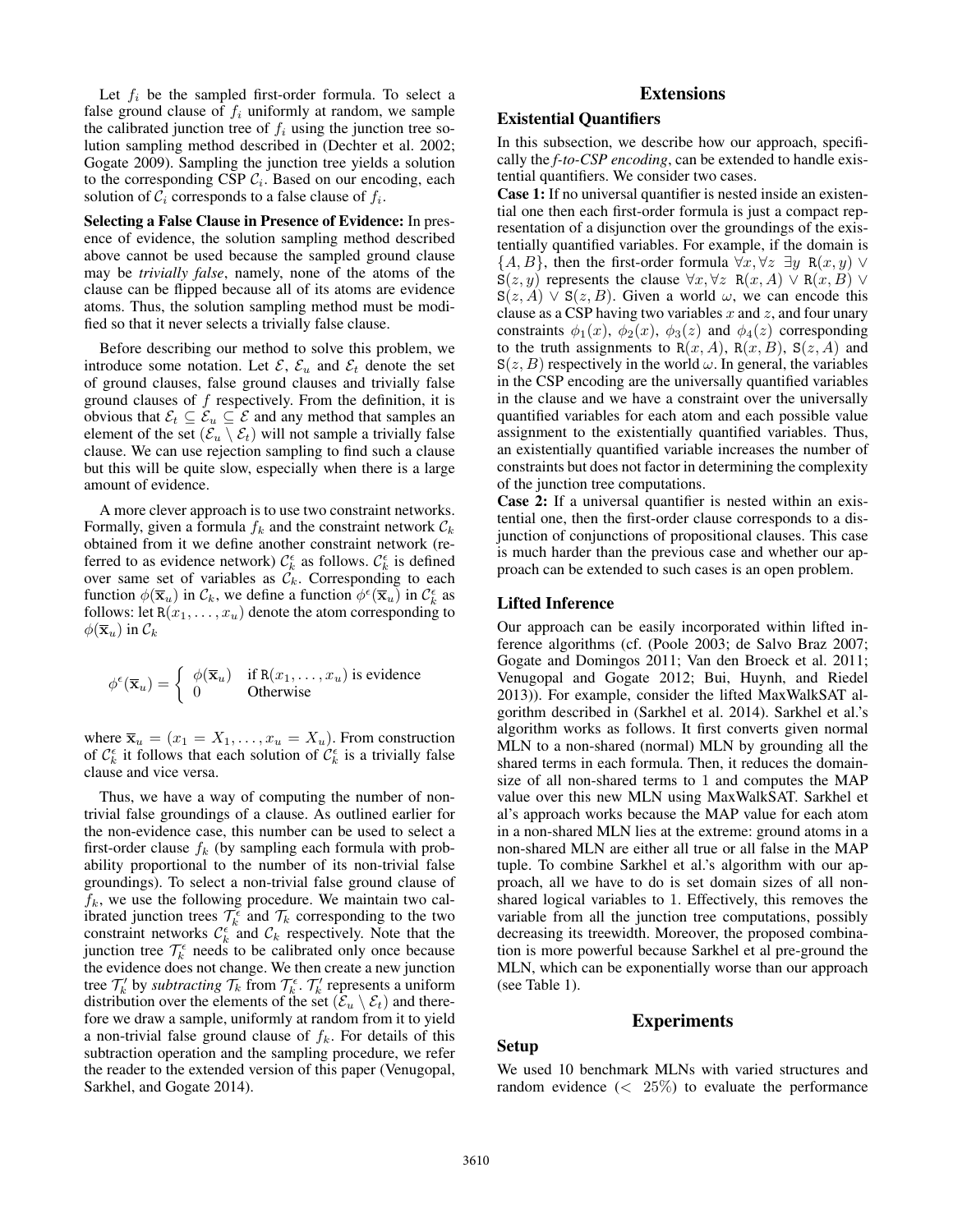| <b>MLN</b>        | $#$ Groundings | <b>C-Time</b>  | <b>SRate</b> |  |
|-------------------|----------------|----------------|--------------|--|
| student-100       | $1.0003e + 08$ | $\theta$       | 11397        |  |
| student-500       | $6.25008e+10$  | 0              | 496.72       |  |
| student-1000      | $1e+12$        | 0              | 117.901      |  |
| relation-100      | $1.03e+06$     | 0              | 7047.97      |  |
| relation-500      | 1.2575e+08     | 1              | 274.901      |  |
| relation-1000     | $1.003e+09$    | 10             | 68.6392      |  |
| longchain-100     | $1e+14$        | 0              | 3235.09      |  |
| longchain-500     | 7.8125e+18     | 0              | 126.147      |  |
| longchain-1000    | $1e + 21$      | 1              | 31.836       |  |
| transitive 1-100  | $1.01e+06$     | 0              | 88739.7      |  |
| transitive 1-500  | $1.2525e+08$   | 0              | 24568.4      |  |
| transitive 1-1000 | $1.001e+09$    | $\theta$       | 8879.61      |  |
| transitive2-100   | $1.01e+06$     | $\Omega$       | 73.4589      |  |
| transitive2-500   | $1.2525e+08$   | 1              | 0.590163     |  |
| webkb             | $1.01011e+10$  | 1              | 183.836      |  |
| seg               | 1.26038e+09    | 0              | 32.6557      |  |
| er                | 1.59375e+09    | 21             | 5.83606      |  |
| protein           | $5.00312e+08$  | 1              | 116.672      |  |
| coref             | 5.27568e+08    | $\overline{c}$ | 180.967      |  |

Figure 2: Results on benchmarks for Gibbs sampling using our approach. SRate is the sampling rate (#samples/second) and C-Time is the compilation time in seconds. Note that Alchemy timed out (2 hours) or ran out of memory on all the instances and therefore its results are not shown.

of our Gibbs sampling and MaxWalkSAT algorithms. We compared our system with two state-of-the-art MLN systems: Alchemy and Tuffy. Alchemy implements both Gibbs sampling as well as MaxWalkSAT whereas Tuffy only implements MaxWalkSAT. Of the 10 benchmarks, 5 were from Alchemy: webkb, entity resolution (er), segmentation (seg), protein interaction (protein) and coreference resolution (coref). Our 5 synthetic benchmarks are as follows: (i) student:  $\neg$ Student(x, p)  $\lor$   $\neg$ Publish(x, z)  $\forall$ Cited(z, u) (ii) relation:  $\neg$ Friends(x, y)  $\lor$   $\neg$ Related (y, z) ∨Likes (z, x) (iii) longchain: ¬R<sub>1</sub>(x<sub>1</sub>,x<sub>2</sub>) ∨ ¬R<sub>2</sub>(x<sub>2</sub>,x<sub>3</sub>) ... R<sub>6</sub>( $x_6, x_7$ ) (iv) transitive1: ¬Likes( $x, y$ ) ∨ ¬Likes( $y$ , z) ∨Likes $(y, x)$  (v) transitive2: ¬Friends  $(x, y)$  ∨  $\neg$ Friends $(y, z) \lor$ Friends $(z, x)$ .

Each synthetic benchmark was designed to illustrate the influence of MLN structure on scalability. Specifically, though similar-looking, student has a smaller treewidth (for its encoded CSP) compared to relation. Longchain illustrates a long formula with small treewidth. Finally, though transitive1 and transitive2 appear similar, it turns out that in each step of Gibbs/MaxWalkSAT, very few messages of the junction tree underlying transitive1 need to be updated while for transitive2, nearly all messages need to be updated.

Figures 2 and 3 show our results for Gibbs sampling and MaxWalkSAT respectively. For our evaluation, we compute two metrics: the compilation time (C-Time) in seconds and the sampling/flip rate (SRate/FRate). C-time is the time taken to initialize our junction trees. SRate is the number of samples generated in a second for Gibbs sampling and FRate is the number of flips per second in MaxWalkSAT.

### Results for Gibbs Sampling

Both C-time as well as SRate depends upon the structure as well as the #groundings in the MLN. We can see

| <b>MLN</b>        | $#$ Groundings | Ours     | <b>Alchemy</b> | Tuffy  |
|-------------------|----------------|----------|----------------|--------|
| student-100       | $1.0003e+08$   | 0:31629  |                |        |
| student-500       | $6.25008e+10$  | 0:252.5  |                |        |
| student-1000      | $1e+12$        | 0:72     |                |        |
| relation-100      | $1.03e+06$     | 0:2455.5 | 95;1000        | 75:300 |
| relation-500      | $1.2575e+08$   | 1:142.8  |                |        |
| relation-1000     | $1.003e+09$    | 13:36    |                |        |
| longchain-100     | $1e+14$        | 0:928.3  |                |        |
| longchain-500     | 7.8125e+18     | 0:50     |                |        |
| longchain-1000    | $1e + 21$      | 1:12.3   |                |        |
| transitive 1-100  | $1.01e + 06$   | 0:32082  | 75:350         | 65;100 |
| transitive 1-500  | $1.2525e+08$   | 0:1032   |                |        |
| transitive 1-1000 | $1.001e+09$    | 0:284.2  |                |        |
| transitive2-100   | $1.01e+06$     | 0:30     | 75;200         | 65;150 |
| transitive 2-500  | 1.2525e+08     | 1:0.22   |                |        |
| webkb             | $1.01011e+10$  | 1:48.5   |                |        |
| seg               | 1.26038e+09    | 0:8.6    |                |        |
| er                | 1.59375e+09    | 26:1.2   |                |        |
| protein           | $5.00312e+08$  | 1:6.8    |                |        |
| coref             | 5.27568e+08    | 3:6.3    |                |        |

Figure 3: Results on benchmarks for MaxWalkSAT. For each system, we show C-Time;FRate, where C-Time is the compilation time (in seconds) for our system or the grounding time in Alchemy/Tuffy. **FRate** is the flip rate (#Flips/second). "-" denotes that the system ran out of time or memory.

from Figure 2 that **C-time** was quite negligible for almost all the MLNs (at most 21 seconds). SRate depends upon the efficiency of updating the junction tree messages during Gibbs sampling. For example, in transitive1, we could generate 88,000 samples/second because each update operation is very efficient, while for transitive2 which has the same  $#$ groundings, we could generate only 73 samples/second. Similarly, the MLNs, student-100 and relation-500 have approximately the same #groundings, however, their SRates are vastly different due to the treewidth of their encoded CSPs. Student has treewidth 1 whereas relation has treewidth 2, therefore, while we could collect more than 11,000 samples in a second for student-100, we could only collect about 275 samples for relation-500. On the other hand, for the same treewidth, #groundings affects **SRate**. For example, longchain-1000 is almost 10 million times larger than longchain-100. Therefore, FRate on longchain-1000 is just 10% of the FRate on longchain-1000. Note that Figure 2 does not include results for Alchemy because it timed out (2 hours) or ran out of memory on all the instances.

### Results for MaxWalkSAT

Figure 3 shows our results for MaxWalkSAT. C-Time is very similar to the Gibbs sampler. Again, FRate depends upon the MLN structure and the number of groundings because both affect the efficiency of the junction tree operations. For instance, since student has lower treewidth than relation, the FRate for student is much higher. Transitive2 has the lowest FRate because each update involves recomputing the junction tree messages from scratch. When these updates are efficient as in transitive1, FRate is several orders of magnitude higher. Both Alchemy and Tuffy did not work on most of the benchmarks except on three of the smallestsized ones; our approach was slightly worse than Tuffy and